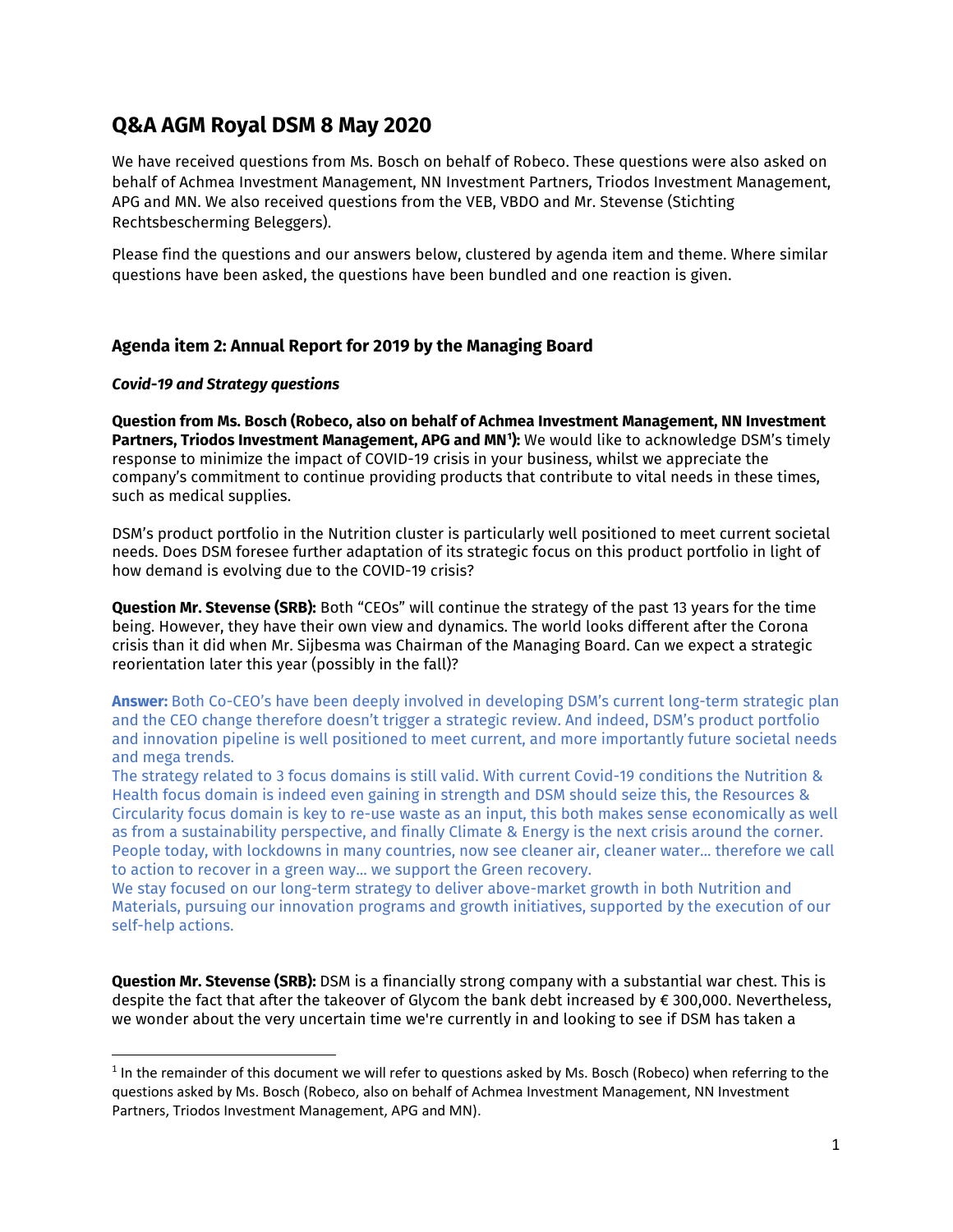Corona stress test to get a picture of debt and liquidity, cash flow and cash for the interest rate obligations and debt repayments and crisis resilience of the business model. If so, have you involved various scenarios and is the continuity of the company guaranteed in the worst-case scenario? What far-reaching measures may be necessary?

**Answer:** The largest impact of COVID-19 is in DSM's Materials businesses. DSM's Materials saw a negative impact of about 7% of sales in Q1 with the main effect at the end of the quarter as customers' operations were severely impacted by COVID-19 measures especially in Europe and North America. As these measures continue into Q2, DSM is taking actions in Materials to limit capital expenditure and operating costs to protect its earnings and cashflow without compromising the medium- and long-term potential of its businesses.

The Nutrition business overall -representing more than 70% of DSM's Adjusted EBITDA- has not experienced a negative impact from COVID-19 and DSM expects Nutrition to deliver at least a midsingle digit increase in Adjusted EBITDA for 2020 compared to prior year.

DSM continues to benefit from a strong balance sheet and available liquidity, with Q1 2020 Net Debt to EBITDA of 0.8x, strong cash generation and committed, undrawn revolving credit facilities of €1.5 billion. These facilities, comprising a €1 billion revolving credit facility maturing in 2025 and €500 million new revolving credit facilities concluded recently, are not subject to any financial covenants or a MAC clause. Additionally, the company has no bond maturities in 2020 and 2021. DSM remains committed to maintaining a strong investment-grade credit profile.

#### **From the VEB Letter on general points of attention in times of crisis: Additional assessment by the auditor**

In the short term, it is also of the utmost importance for investors to understand the state of the company and the impact of the crisis on operational and financial management. That is why the VEB asks to also give the transparency offered with the annual figures when the half-year results are published. These include liquidity forecasts, (adjustments to) financing and forecasts, the sustainability of goodwill and provisions. The VEB stresses the importance of having this information examined by the auditor. This means that the auditor has to issue a statement to the half-year results, which the Audit Committee has to commission. The VEB is also requesting the auditor for a new continuity statement based on the half-year results, by which the auditor gives his opinion on the viability of the company over the next 12 months.

**Reaction:** Transparent and reliable financial and management reporting is for DSM of critical importance, not only during this crisis, but in all circumstances. Our external reporting, which includes the half year report, contains and will contain management's best estimates of the impact of the COVID-19 crisis on DSM's financial position and operations, given the uncertainty at hand. Our external auditor has made us aware of the possibility to carry out a half year review, however we believe that because of DSM's accounting principles and practices, the current state of DSM's financial and operational situation, as well as through the frequent interactions with our external auditor during the year (an audit does not only take place at year end) our investors can be assured of reliable and transparent interim financial reporting. Therefore we do not see the need for a half year review by our external auditor.

## **Question VEB:** Given the current crisis, in what way and to what extent is DSM considered to be a vital company? What are the implications on the supply chain for the several activities of DSM?

**Answer:** Much of what DSM does is considered vital by national governments as DSM is an essential contributor to the ongoing supply of food, feed and medical equipment and an important link in the supply chain of other vital products. DSM's facilities are typically permitted to keep operating during lockdown situations. As a result, DSM's production sites have remained open and DSM continues to supply its customers.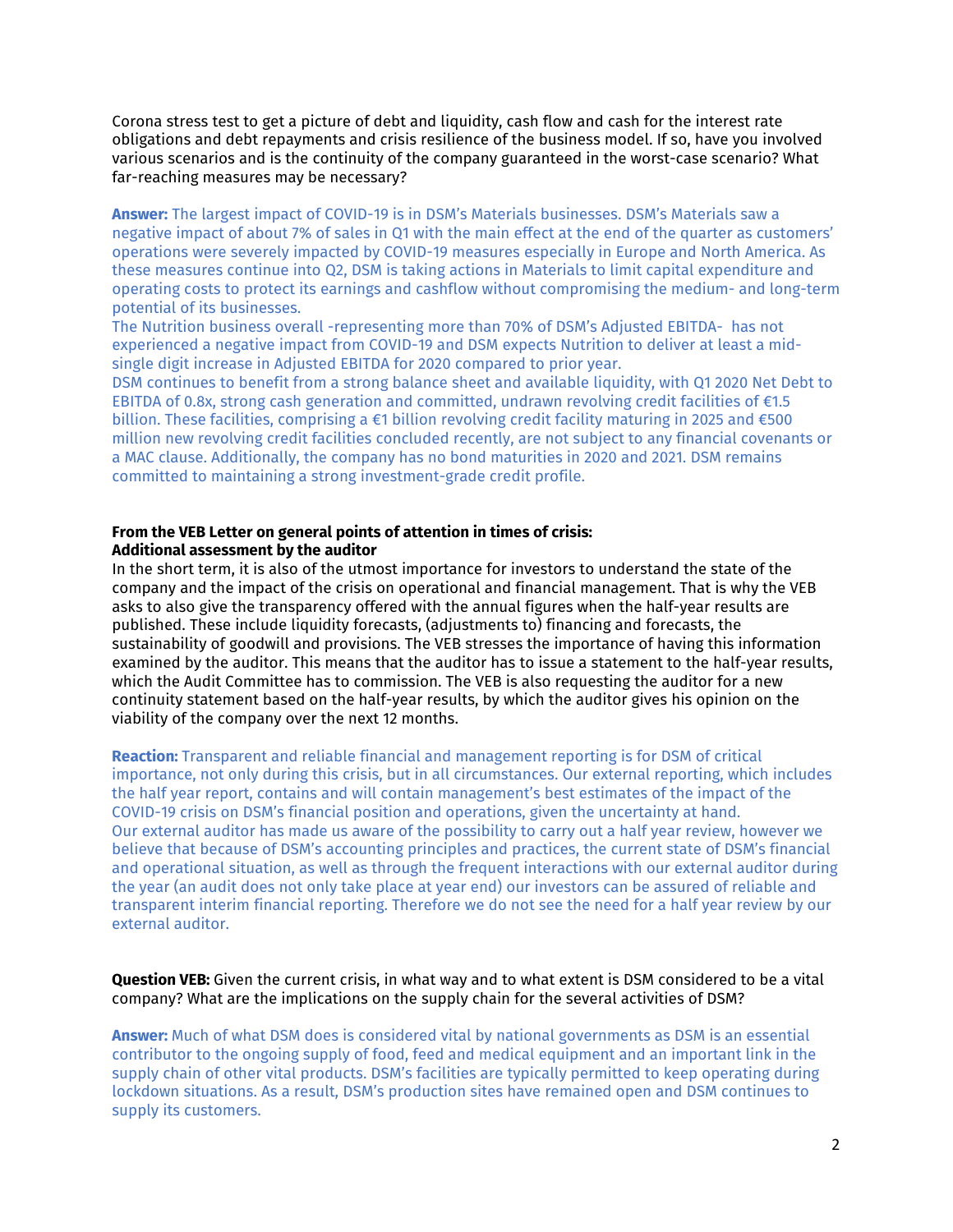**Question VEB:** DSM continues to be active in both Nutrition and Materials. In what ways does the Nutrition segment benefit from having an in-house Materials segment? And if any, can DSM quantify this benefit?

#### **Answer:**

- DSM's Nutrition and Materials activities share science-based competences especially in chemical synthesis and biotechnology. They reinforce each other in innovations in products and production processes.
- We don't quantify this benefit, but it makes DSM better positioned to capture value-adding growth opportunities arising from global megatrends and the Sustainable Development Goals across Nutrition & Health, Climate & Energy and Resources & Circularity.

**Question VEB:** DSM targets high-single-digit Adjusted EBITDA growth over 2019 -2021. Last year DSM reached 10% growth but is likely to witness no EBITDA growth this year. Therefore, DSM would then need to grow double-digit in 2021. Do you still re-iterate your target, or has that now become out of reach?

**Answer:** As stated in the first quarter press release: there is considerable uncertainty as to how the COVID-19 pandemic will develop and what will be the global ramifications. Within this context, DSM expects Nutrition to deliver at least a mid-single digit increase in Adjusted EBITDA for 2020 compared to prior year, but given current limited visibility in Materials it feels prudent not to express an overall earnings outlook at this time.

Within that context, DSM can't make a statement on its Strategy 2021 financial targets at this moment in time. However, the fundamental growth drivers of the company, based on the global mega trends, remain fully in place. With DSM's unique business model and the big innovation tickets coming to market, DSM is very well positioned to execute its long-term growth strategy and deliver strong financial earnings growth.

**Question Mr. Stevense (SRB):** You have a large part of the factories in China. Will there be a strategic change given what happened in the past year? First the trade war by Trump and later the Corona crisis? Is it not wise to close some of the factories and move production to India and Europe and/or America?

**Answer:** DSM's Chinese production and sales volumes are more or less in balance. DSM doesn't have a net export position from China. China is an important market for DSM, both for Nutrition and Materials, and to service this market you need to have a local infrastructure.

**Question Mr. Stevense (SRB):** The success of DSM largely depends on patents. Good permanent protection is important. Law suits have been filed against several patents, such as patents for vitamins and enzymes. Well-known are the law suits against Anhui Tiger over vitamin H and Novozymes and Univar over the lactase preparation Maxilact. But also in the field of Dyneema technology, a wellknown law suit is that against Honeywell about the synthetic fiber Dyneema.

These kinds of law suits are always surrounded by uncertainties and cost a lot of time and money. Can you indicate how much costs you make in money and/or time on average per year? Can you indicate a percentage of the extent to which the return on these products is being negatively impacted? Are you in extra danger in case of a possible partial departure from China?

**Answer:** As a science-based company, protecting our innovations through patents and enforcing compliance is part of our long-standing business practice. Spending an amount of about 5% of our total revenues on R&D, it is prudent to protect our intellectual property rights against third parties.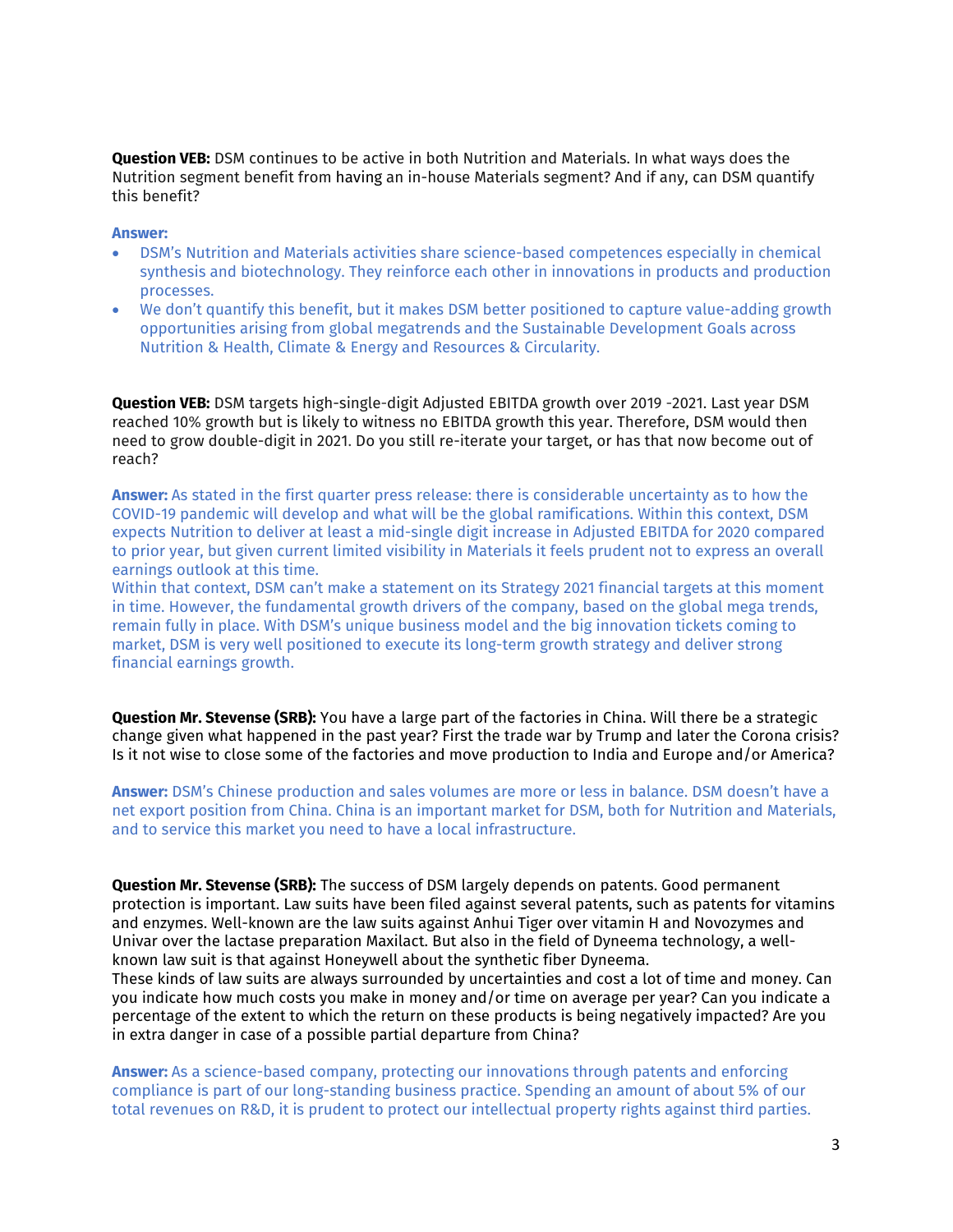Once in a while that requires legal procedures, while it also creates awareness that DSM is serious about protecting its intellectual property. The total financial costs incurred in these kind of legal procedures are comparatively small relative to the size of the company.

#### *Nutrition*

**Question Mr. Stevense (SRB):** With premix you can mix according to the customer's wishes or based on a proposal to a customer, with possibly added innovative new ingredients. In that case you answer the customer's question. Can one combine both, than one is even more successful. Can you say how the return on these closer ties with customers that have arisen within the premix activities has increased outside of mixing only on the basis of the customer's proposal?

**Answer:** DSM increasingly offers its nutritional ingredients through complete premix solutions which make it easier for its customers to incorporate the right composition and quality of a large number of nutritional ingredients in their products. In Animal Nutrition about 2/3 of volumes are sold as a premix from DSM's 46 premix facilities around the world. Human Nutrition's 15 premix facilities are responsible for about 25% of volumes sold.

Premix customers highly value the support of DSM's nutritionists / veterinarians, enabling DSM to create more value through these sales channels.

DSM's premix offerings are flexible and the customer can decide what kind of premix services they want to take from DSM.

#### *Animal Nutrition*

**Question VEB:** Sales of Animal Nutrition to swine businesses in China and Southeast Asia were impacted by the African swine fever (ASF), In the fourth quarter, animal nutrition realized a 2% organic growth, reflecting an estimated impact of the African swine fever of about 3%. When should we expect the impact of the African swine fever to disappear?

**Answer:** The effects of the African Swine Fever in China and Southeast Asia started to recede by the end of 2019. DSM reported sales growth for Q1 to the swine businesses in the region. The rebuilding of the swine population in the region will be gradual but significant given the devastation caused by the disease. This growth is predominantly happening at larger professional farming operations. Going forward, this trend will continue to benefit DSM's ever-expanding portfolio of higher value-added nutrition solutions.

**Question VEB:** Last year DSM strengthened its position in vitamin E by creating a 75:25 partnership with Chinese competitor Nenter. Does this reduce competitive pressures and alter the outlook for vitamin E prices? And to what degree does the risk of increased competition remain?

#### **Answer:**

- Vitamin E is an essential backbone of DSM's animal nutrition premix solutions. This partnership avoids the need for a (future) major investment in a new Vit E facility for DSM or DSM becoming dependent on Vitamin E supplies from its competitors, which could be challenging from a security of supply and quality perspective, considering that DSM's primary sales channel for Vitamin E is based on its high quality premix solutions.
- This partnership has not changed the competitive landscape and market dynamics for vitamin E. DSM is the only vitamin E producer that sells this product via its premix solutions.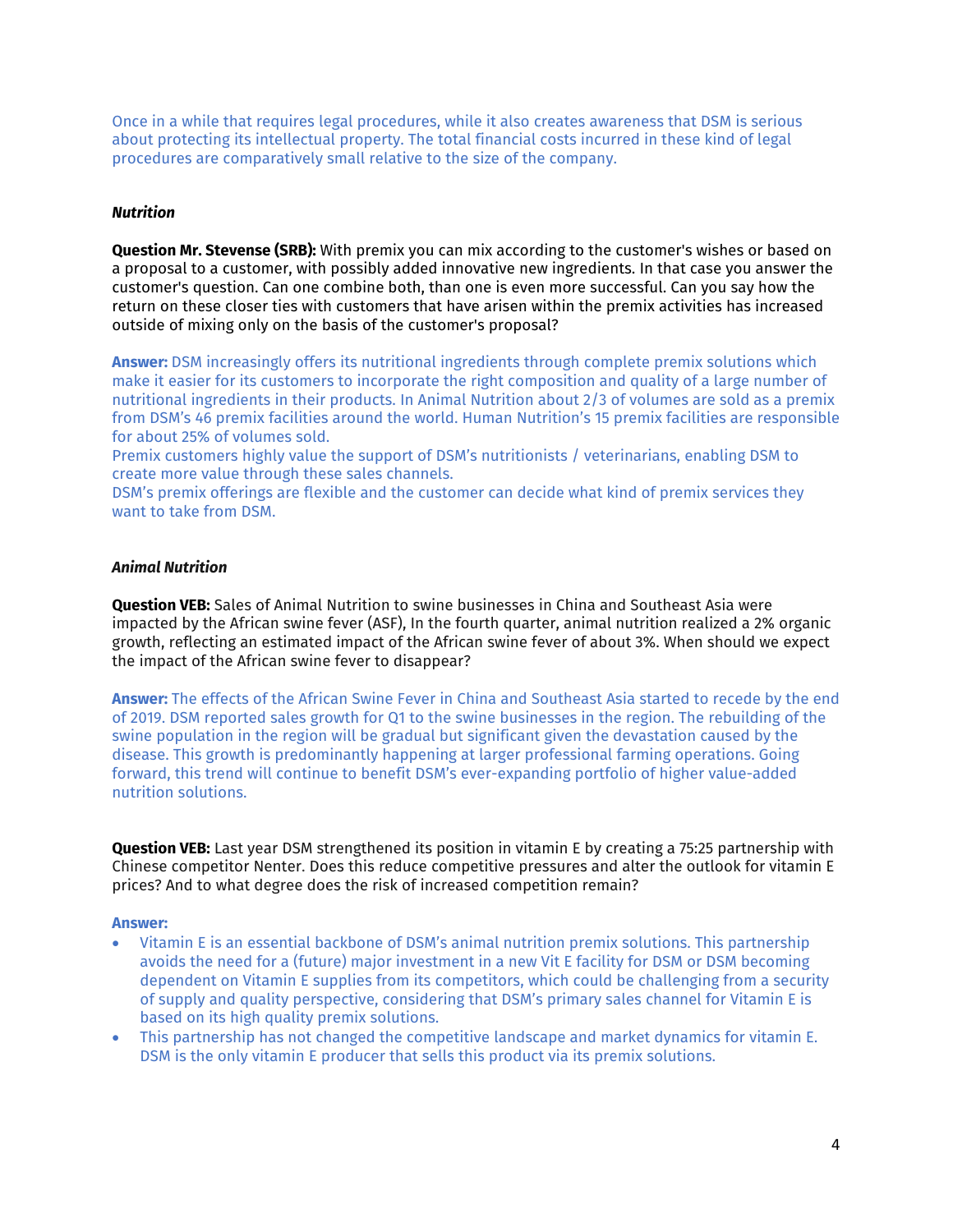**Question Mr. Stevense (SRB):** You are developing an animal feed additive that ensures less methane emissions in cows. Has this gained momentum now that the livestock farmers are squeezed between the possibilities of the companies and social pressure due to nitrogen emissions? To what extent will this product contribute more than average to the turnover growth or the result? Or will extra development costs weigh more heavily for a while so that there will temporarily be more turnover, but the result will still be under pressure?

**Answer:** There is increasing recognition of the environmental impact of animal farming and therefore also for innovative solutions from DSM that can reduce e.g. nitrogen or methane emissions of animals. Regarding methane emissions from cows, DSM has registered a product that reduces these methane emissions up to 30%. DSM expects to get the EU regulatory approval by the end of this year or early next year, allowing DSM to start the commercialization of this product. DSM foresees a large potential market for this product.

The R&D development costs of these kind of solutions are within the targeted range for R&D costs of about 5% of DSM's total revenues.

#### *Human Nutrition*

**Question VEB:** A growing proportion of DSM's Human Nutrition & Health revenue - more than 40% comes from custom nutrient premixes, market-ready solutions, and direct -to -consumer products. As you are selling more complete solutions instead of single ingredients, do you see customers becoming more reliant and are you able to charge higher prices?

**Answer:** Yes. Solution-selling typically creates more value for the customer and generates higher margins for DSM.

**Question VEB:** The world's largest infant milk formula (IMF) companies (Abbott, Danone, Nestle, Reckitt, etc.) depend on a differentiated formula offering enabling them to charge premium prices.

Is it correct to say that IMF companies (up to a certain degree) depend on DSM and competitors for innovative products?

**Answer:** Depend is not the right word in this context, but they value science-based suppliers like DSM that can help them to innovate their products and make a difference.

If true, what does this mean for the bargaining position for DSM against IMF companies? How likely are IMF companies to remain loyal to DSM in the years to come? How many IMF companies decided to switch supplier in the recent past?

**Answer:** DSM has a long-standing relationships with IMF companies and typically supplies them under multi-year supply agreements.

With the recent acquisition of Glycom A/ S, DSM can add human milk oligosaccharides (HMO) to its Early Life offering. Does DSM believe this will further strengthen its bargaining position by having a complete offering towards IMF's?

**Answer:** It's not the bargaining position but the role we can play as a value partner to our customers in a broad spectrum. The acquisition of Glycom has strengthened DSM's position as a supplier of Early Life Nutrition products.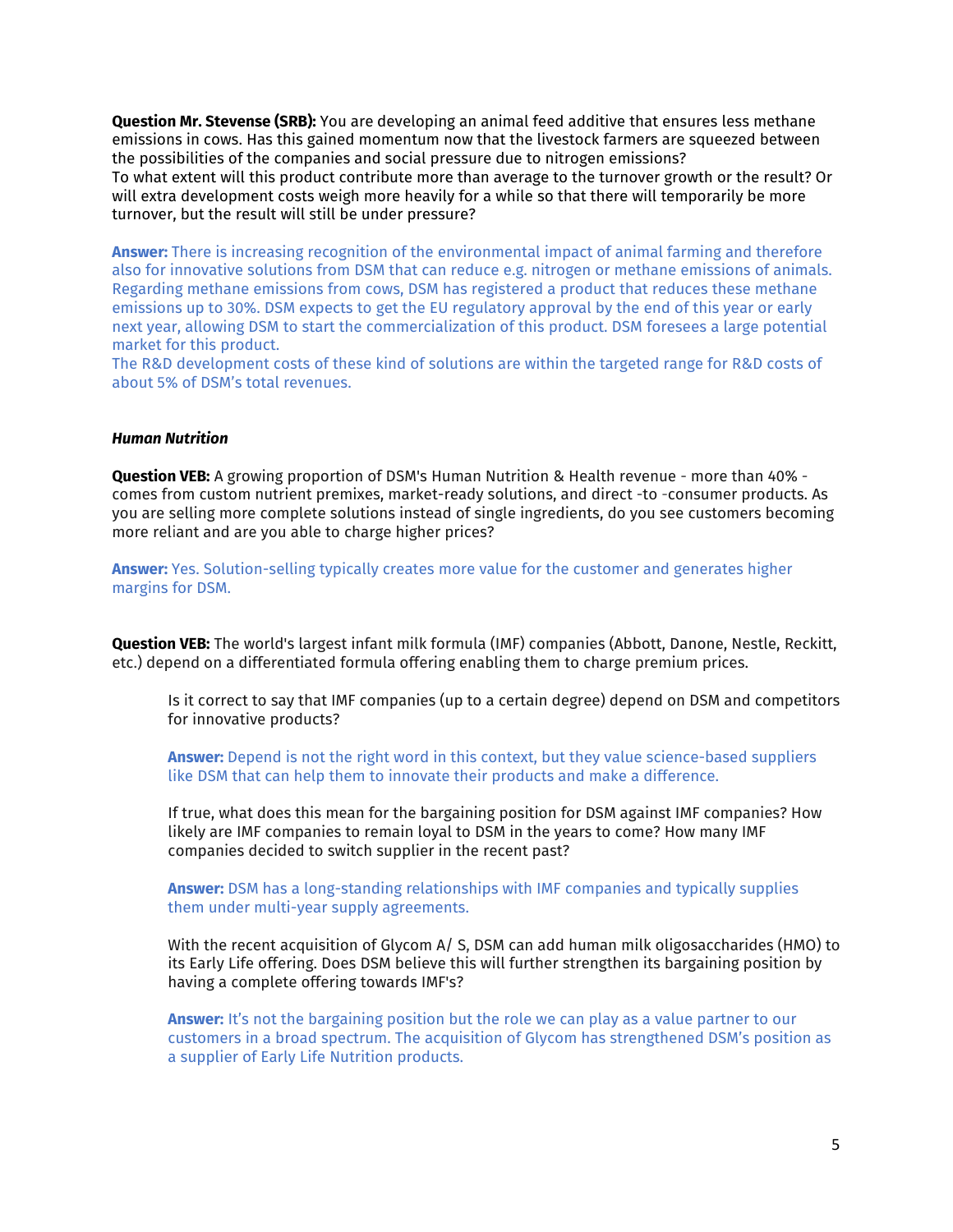**Question VEB:** At the beginning of 2020, DSM acquired Glycom A/S for 765 million euro, paying 21x EBITDA. That is a pretty-hefty multiple although Glycom realized a high EBITDA-margin. Can DSM share its expectations of this acquisition in terms of value creation? When does DSM expect to see ROIC above WACC from this acquisition, and what organic revenue growth rate do you foresee in the coming years?

**Question Mr. Stevense (SRB):** In Denmark, you have acquired Glycom, a smaller Danish player in the field of special nutrients (healthy carbohydrates), for € 765 million, with 10X turnover and 20X EBITDA 2019 (Enterprise Value). At first glance, a relatively pricey acquisition. This price was worth it to you because of the expected, strong growth rate. The company has only one customer, Nestlé. That will remain a customer for the foreseeable future. We wonder whether Nestlé was interested in the company and did you have to outbid Nestlé?

Does Nestlé have an agreement with Glycom that the company should only supply Nestlé and not competitors? If not, what are the short-term opportunities to broaden the market and accelerate revenue growth?

What are the chances that Nestlé will continue to purchase the product in the more distant future? Will Nestlé remain involved in new product innovations? You say that the product can be made suitable for children and adults, medicinal food and animal feed. Why did the Danes not realize this market expansion, assuming they saw these opportunities?

**Answer:** Glycom is an attractive business with very valuable IP, innovation pipeline and customer base. The business has high EBITDA margins and DSM expects this business to show continued strong growth in coming years. Glycom further strengthens DSM's unique position in Early Life Nutrition. DSM expects this business to generate good shareholder value. This acquisition is expected to represent an EV/EBITDA multiple of 15x based on the 2021 EBITDA. Contribution to DSM's Earnings Per Share is expected to be €0.10-0.15 in 2021.

Glycom's sales in 2019 were pre-dominantly generated with Nestlé and this company will continue to be an important customer in the future. The Nestlé contract is a mutually beneficial long-term contract with firmly committed volumes also covering the mid-term horizon.

DSM/Glycom will offer their (HMO) products also to other Early Life Nutrition producers.

Being a relatively small company, Glycom missed the scale and resources to expand its product ranges and to introduce its products outside Early Life Nutrition in other Human Nutrition & Health segments. This is where DSM comes in and will create strong synergetic value for both companies.

## *Materials*

**Question VEB:** The Materials segment consists of three business units Engineering Plastics (51% of revenue), Dyneema (12%), and Resins and Functional Materials (37%).

DSM's Dyneema benefits from patent protection. Do other business units within Materials benefit from having a competitive advantage? If so, in what specific ways?

**Answer:** All three businesses benefit from a range of patent(application)s. Their portfolios of specialty materials on the basis of which these businesses develop specific (new) applications in close cooperation with their customers, provide them with a competitive advantage. All three businesses have leadership positions in their industries.

Would DSM be willing to divest business units of Materials like Dyneema or Resins and Functional Materials if a strategic buyer is willing to pay a good price? Or are there reasons to keep these business units together (for example, synergies)?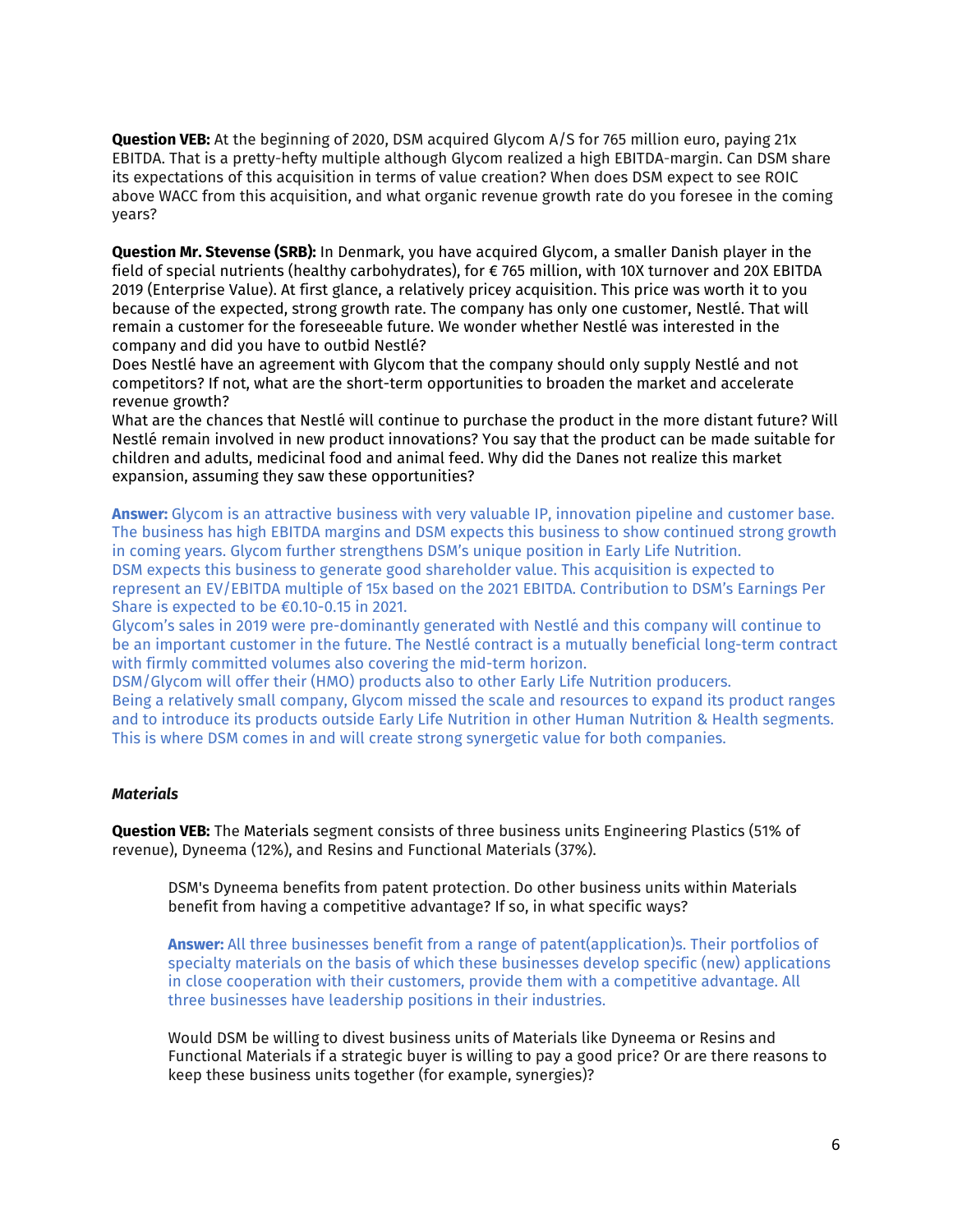**Answer:** All three businesses contribute to DSM's growth ambitions offered by the global megatrends and the UN Sustainable Development Goals (SDGs), with emphasis on Nutrition & Health, Climate & Energy and Resources & Circularity. As indicated in DSM's strategy, it is the company's goal to further evolve into a Nutrition, Health and Sustainable Living company.

**Question Mr. Stevense (SRB):** In Materials you have shifted further to high-quality products. Given the erratic course of organic growth in the past, and in particular the price / mix effect, you still remain vulnerable to cyclical changes in the major end markets such as the automotive industry, construction and electronics. Here you are increasingly affected by weakening growth in, among others, Germany. However, the organic shrinkage of 8% in Materials gives cause for concern. The further deterioration puts pressure on achieving the outlook such as the growth of the EBITDA by  $\pm$  5%. Can you take us along on your journey to a lower economic sensitivity through high-quality products?

**Answer:** We are further future-proofing our Materials business by aligning it toward Sustainable Living, in line with our key focus domains of Climate & Energy and Resources & Circularity.

This will further develop Materials into a *high-growth, higher-margin specialty business*, delivering above-market organic growth, focused on Improved Health & Living, Green Products & Applications and New Mobility & Connectivity.

- In Improved Health & Living, we are focusing on the increasing demand for advanced healthcare applications. In addition, we offer solutions that enhance end-user safety and health conditions.
- In Green Products & Applications, we are providing solutions that enable customers to cut emissions by using materials that are lighter, stronger, more efficient and more sustainable. We are also increasingly focusing on bio-based, recycled, and fully recyclable solutions.
- In New Mobility & Connectivity, we are targeting materials that support the transition from fossil fuel to electric automotive power. We are also addressing the growing need for increased connectivity between products, devices and applications.

## *M&A*

**Question VEB:** In September 2019, DSM was rumored to explore a bid for Dupont's Nutrition unit, valued at an estimated 26 billion dollars. Now that Dupont has merged with IFF, are you in a position to confirm your earlier interest in this acquisition candidate? Why did DSM step out of the race? In case there was no interest, can you explain why not?

**Answer:** DSM doesn't react to rumors in the market and generally does not share this kind of information.

**Question VEB:** DSM continues to have a strong balance sheet (0.7x 2019-end net debt/Adjusted EBITDA) after acquiring Glycom A/Sin February 2020. Does DSM still consider acquisitions? And up to what level are you willing to go in terms of the size of potential candidates? Would you prefer bolt-onacquisitions, or would a large deal also be an option?

#### **Answer:**

- DSM primarily focuses on organic growth, but where appropriate could strengthen this inorganically through acquisitions, predominantly in Nutrition.
- DSM's balance sheet is strong enough for additional M&A even in the current economic environment. Mid-term DSM targets a leverage of 1.5-2.5 x Net Debt/EBITDA with a high investment grade credit rating.
- DSM prefers not to share its M&A strategies publicly.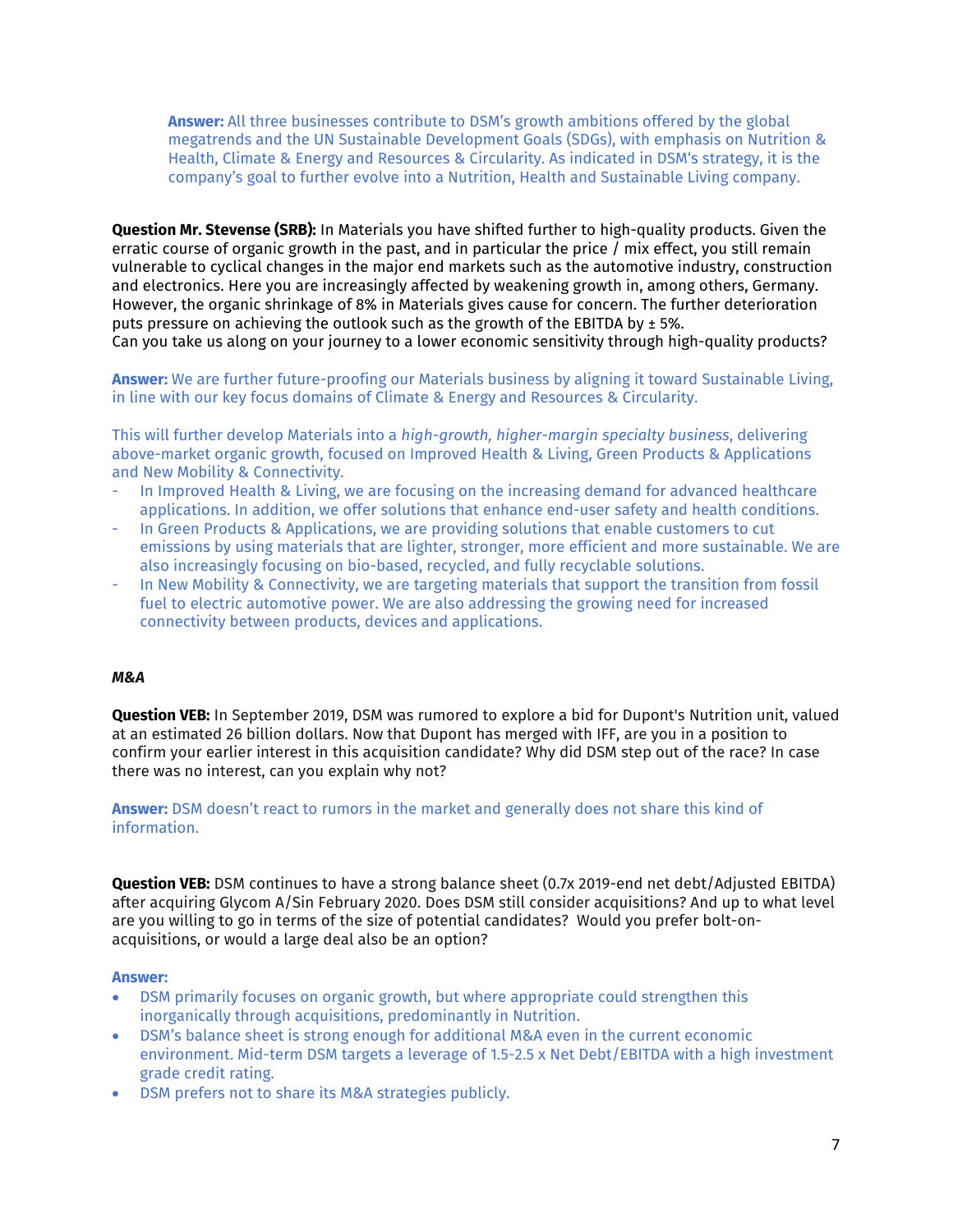## **Sustainability**

#### **From the VEB Letter on general points of attention in times of crisis: Climate commitments**

In its annual key themes letter, the VEB called on companies to provide a detailed overview of risks and opportunities arising from climate change and its impact on the business model. Due to the current crisis the attention of companies for this transition is at risk of being delayed, which makes the consequences more severe and the mitigating measures more costly. The VEB therefore still expects companies to provide a detailed overview of the risks and opportunities arising from climate change and which can be expected to affect the business model (in the long term). In doing so, the association also asks for an insight into the impact of the current crisis on the commitment to and timing of previously communicated climate-related objectives.

**Reaction:** DSM was engaged with climate related disclosures already before the publication of the recommendations by the TCFD (Task Force on Climate-related Financial Disclosures) and we were among the first 10 companies to commit to implementing the TCFD recommendations within 3 years at the WEF Sustainable Development Impact Summit in Sept 2017. We provided our second overview of how we are reporting against the TCFD recommendations in the 2019 Integrated Annual Report and we will continue to improve and expand on our disclosures over the coming years.

We aim to integrate climate risks and opportunity identification, assessment and management as an integral part of how we manage our business and so, as an integral part of our corporate strategy. As climate change and related impacts remain uncertain, we continuously monitor climate change adaptation and mitigation risks and opportunities. Where appropriate we will adjust our plans and strategy, whilst not losing sight of our long-term ambitions and commitments. Already for many years, we have deployed various initiatives aimed at improving our own footprint, enabling our customers to do the same, and advocating for a low-carbon future. We are currently working on our project to develop heat maps for physical climate risks, and we intend to begin a similar project addressing transition climate risks shortly. More information on these will be disclosed in the coming period.

**Question VBDO:** VBDO is very pleased to read that DSM has appointed a Finance Director to lead the Task Force implementing the TCFD recommendations. The Task Force, consists of representatives from different departments (finance, risk management, IR and purchasing) who work together to determine what is required to comply with TCFD. In line with the working group, DSM has started a project to gain insight into physical climate risks based on two different climate scenarios. When will the results of the climate risk scenario analysis be published? Will the risks for DSM customers and the wider community surrounding production locations also be taken into account?

**Answer:** The physical risk assessment will be executed in phases, initially looking at DSM's own footprint, with a focus on material sites. In the next stage this will be extended to other partners in our value chain, both upstream and downstream. We will disclose information relevant to our stakeholders relating to the choices that have been made in the coming annual reports. In our public disclosures, we will be guided by the recommendations of the TCFD. DSM engages with partners along our supply chains on climate-related topics and we believe that companies should take these assessments into account.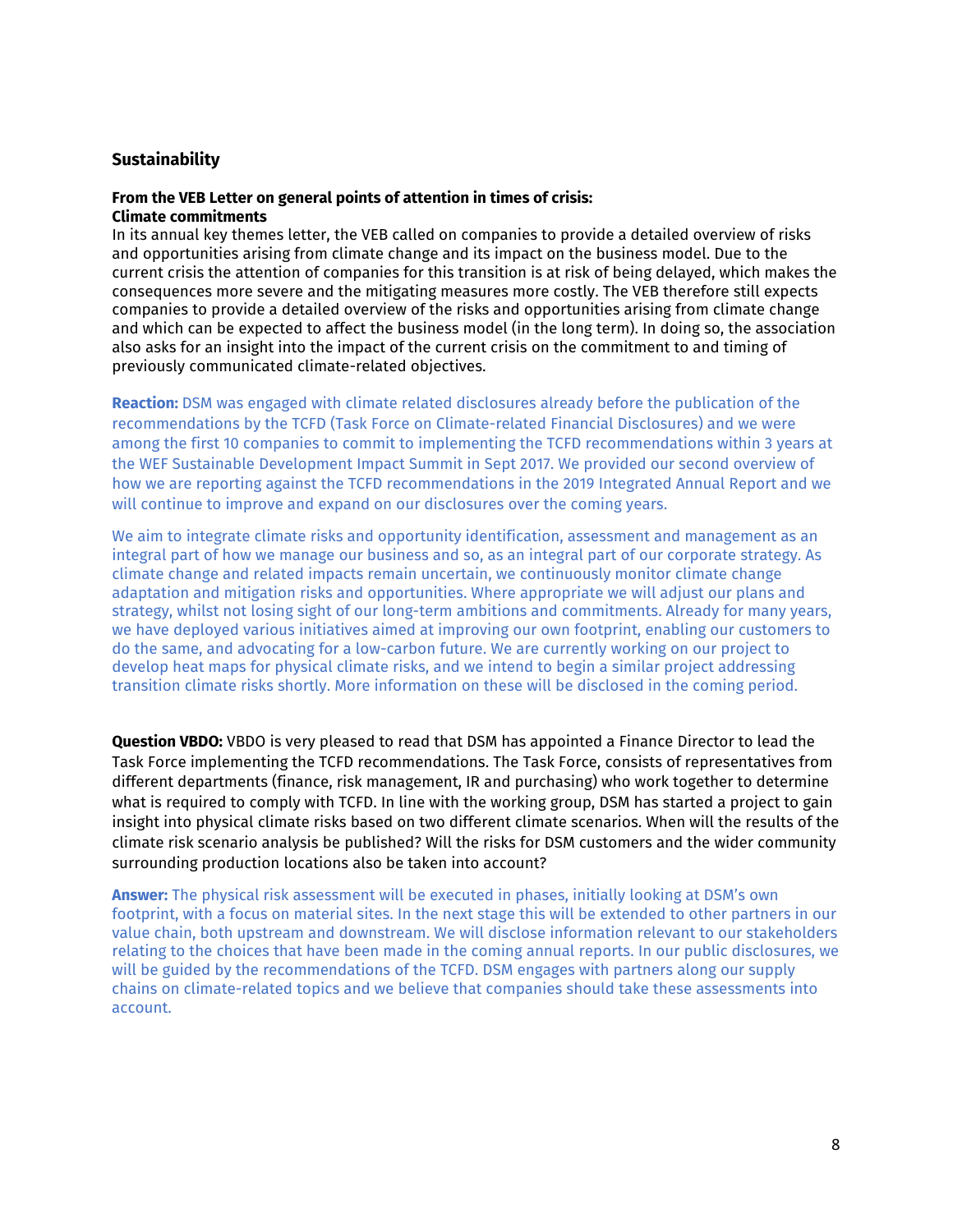**Question from Ms. Bosch (Robeco):** DSM aims at net zero carbon emissions in 2050, with a target of 30% by 2030 compared to 2016 levels. The EU Green Deal is at the moment aiming at 50+ % reduction in 2030 compared to 1990 levels and net zero in 2050.

DSM stated earlier that its targets are in fact Paris aligned. Are these targets also aligned with the provisional EU Green Deal emission trajectory for 2030?

**Answer:** DSM fully supports increasing the EU 2030 target to set the region on a NetZero pathway and we have already made our own commitment to reach NetZero across our operations and value chains by 2050, being one of the first companies to do so. We are already assessing how we will deliver on this.

Our target is to reduce emissions from operations by 30% in absolute terms by 2030 compared to 2016, and indirect value chain emissions by 28% per ton of product produced in the same period. These targets are validated by the Science Based Targets initiative to deliver our contribution to the Paris Agreement, and are a key milestone on the pathway to NetZero. As you can see in the graph below, DSM was a completely different (Petrochemicals) company in 1990 with significantly higher emissions. For DSM today, being a Nutrition, Health and Sustainable Living company, any comparison with 1990 is not meaningful. For this reason, we cannot make a direct comparison of our emissions trajectory and ambitions versus the EU Green Deal ambition of 50%+ by 2030 compared to 1990 levels.



DSM is member of RE100, aiming at sourcing 100% of electricity from renewable sources, and the company has committed to source 75% by 2030. Is DSM prepared to commit to 100% by 2030, like some of its peers already did?

**Answer:** At the moment, our commitment remains to source 75% of our electricity from renewable sources by 2030 and to aspire to reach 100% at the earliest possible opportunity. This is already a step up on our previous commitment of 50% by 2025. In order to realize these ambitions we give preference to PPAs and new assets. For example, our two most recent PPAs in Europe and the US, representing approximately a quarter of our total electricity consumption and the largest we have settled to date, enables the construction of new wind and solar assets in Spain and the US.

**Question VBDO:** The annual report states that 95% of tenders at Tier 1 suppliers meet the expectations in DSM's Supplier Code of Conduct. This has been shown in a sustainability assessment by EcoVadis / Together for Sustainability (IAR, page 153). VBDO is pleased to read that DSM has achieved such a high percentage and is actively trying to improve the sustainability performance of its suppliers. VBDO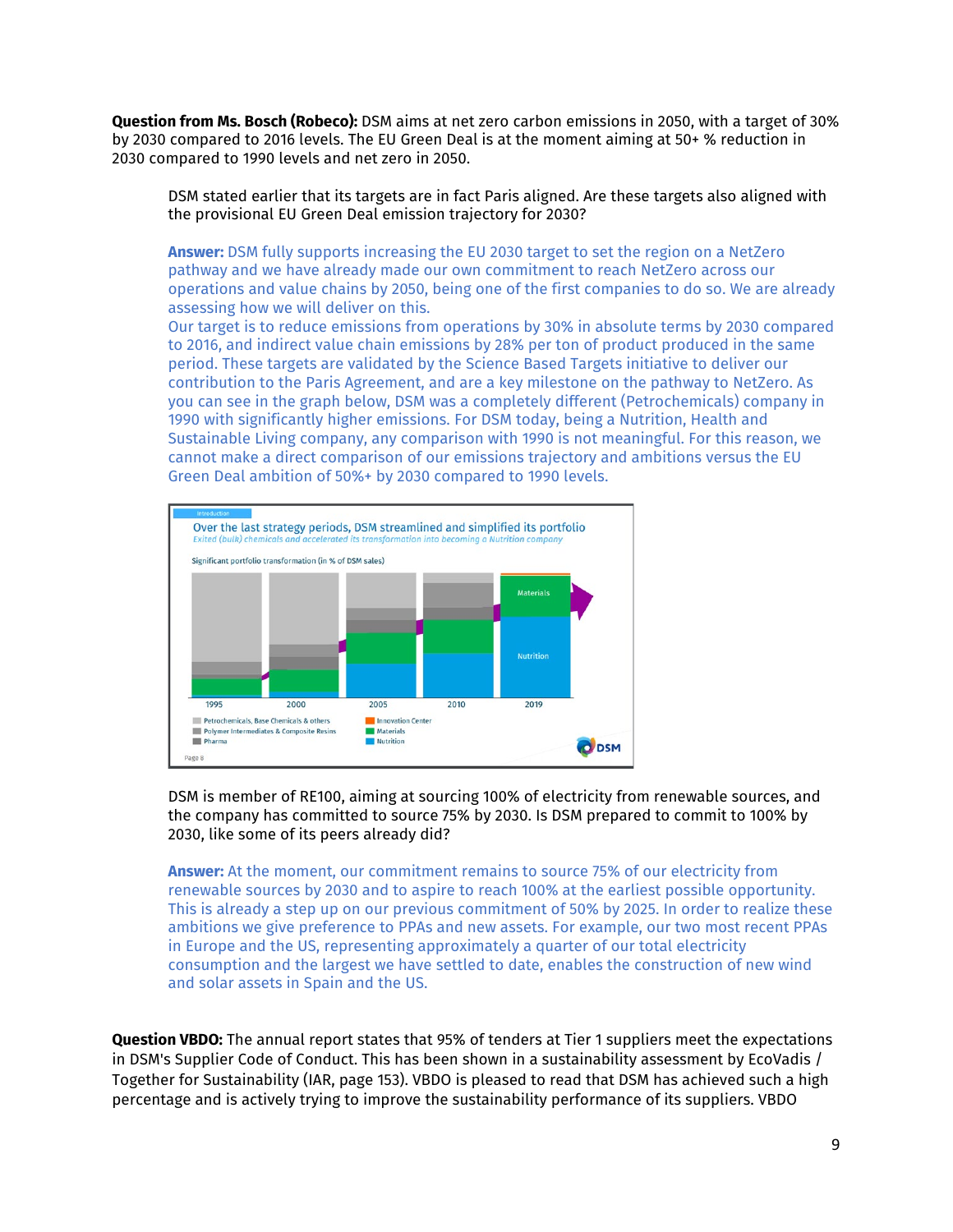notes that the results of the supplier benchmark EcoVadis are not accessible to external stakeholders. Can DSM promise to provide more transparency about the results of the EcoVadis assessments, about working conditions and human rights in the chain (possibly in a sector context)?

DSM will engage further with EcoVadis and our peers in Together for Sustainability to see what additional transparency we can provide about the assessment and the performance of our supply chain. Any additional information that could be provided on performance would address the overall performance of our supply chain on this theme.

**Question VBDO:** VBDO would like to compliment DSM on the publication of "The world needs science and science needs women" report, which clearly shows DSM's message on gender equality. VBDO is pleased to read in the annual report that DSM reports on the gender pay gap for the entire organization and the further focus in 2020 (IAR, pages 44-45). Remarkably, the wage difference across DSM's entire workforce is in favor of women, because relatively more men are in lower paid positions (AR, 44-45). Is DSM prepared to provide insight into the possible gender pay gap (mean and adjusted) for various layers within the company by 2020 and to report on corrective actions to ensure equality?

**Answer:** DSM is already looking into the gender pay gap at all layers of the organization, but this will need further analysis and validation before the results are shared within the company, and will be reviewed and assured by our auditors before we would be able to share it with our external stakeholders. It is too early to draw any further conclusions from the analysis performed so far. Any additional learnings from further analysis will be converted into action plans, including ensuring that our rewards and talent management strategies are properly aligned and implemented across the company.

## **Agenda item 3: Remuneration Report 2019**

**Question from Ms. Bosch (Robeco):** The Remuneration Committee currently does not disclose the actual targets attached to each performance metric in the variable pay as this is classified as commercially sensitive information. The vesting scheme disclosed for most of the performance metrics under the Long-Term Incentive plan provides some guidance on the targets considered by the Remuneration Committee.

Could DSM consider disclosing the performance range assessed for those metrics under the Short-Term Incentive, as similarly described under the Long-Term Incentive?

**Answer:** DSM operates on a principle of maximum transparency, within the limits prompted by business sensitive information. Disclosure of business sensitive information is obviously not in the interest of our stakeholders.

This year DSM introduced five categories of target realization to further enhance transparency: not achieved (zero pay-out); below target, at target, above target and maximum pay-out. DSM is committed to further explore possibilities to improve insight into achievements of the performance targets, while taking into account said limits.

**Question VEB:** Is the Supervisory Board considering using its discretionary power to reduce or slash all or any variable payment components for 2020, for instance, because the pay-for-performance relation is weaker than ever in the current turbulence?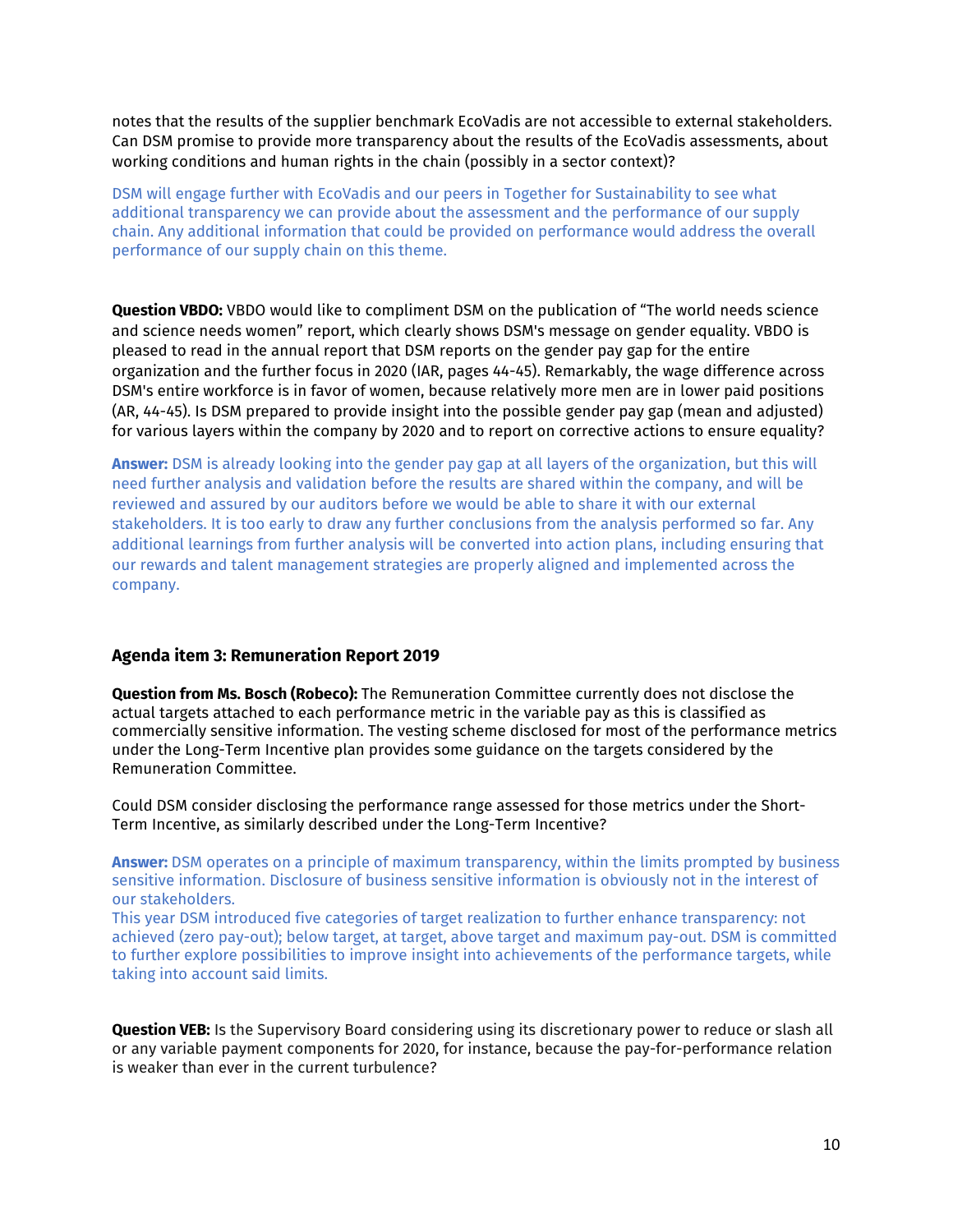## **From the VEB Letter on general points of attention in times of crisis: Refraining from awarding variable remuneration**

Like other stakeholders, shareholders have an interest that companies are able to maintain their business (model) as best as they can. Shareholders understand that actions are required in this respect, even if this means that forecasts are broken and decisions re. capital allocation may differ on the short term (e.g. cancel dividend payments). The VEB also expects a commitment from companies. That is why we make an appeal to all listed companies to refrain from any variable remuneration this year. As the SB holds discretionary power, this could easily be implemented.

**Reaction:** Today, we are all facing unprecedented times due to the Covid-19 pandemic. DSM's main focus has been and will continue to be the health and safety of its employees as well as business continuity to be able to serve its customers and society at large. All our people are working to the best of their abilities to meet business needs and to adapt to the changing circumstances. It is too early to assess the total impact of Covid-19 on our business and hence on remuneration in general and the achievement of targets underlying our incentive programs in particular. Targets are set well ahead of the performance period, and although the circumstances changed, we have not lost sight of financial and sustainability goals set for 2020 and beyond. As stated in DSM's Remuneration policy, DSM acknowledges the societal context and the interests of **all**  stakeholders in remuneration decisions to be made. Any remuneration decisions will be made in that context, if and when required.

# **Agenda item 7.a.b.c.: Reappointments of Rob Routs, Eileen Kennedy and Pradeep Pant as members of the Supervisory Board**

**Question Mr. Stevense (SRB):** We would like to hear an extensive motivation from Mr. Routs and Mr. Pant and Ms. Kennedy why DSM is such an interesting company and what motivates them to stand for election as a new member of the Supervisory Board.

**Answer:** We have asked each of them to share their motivation during the AGM.

# **Agenda item 7.d.: Appointment of Thomas Leysen as a member of the Supervisory Board**

**Question Mr. Stevense (SRB):** We would like to know from the Supervisory Board how the application procedure went? How intensive and careful the process has been to be able to make a well-considered choice. Have you started looking for yourself, did you use a headhunter or did you hire an Executive search agency? What was the assignment to the headhunter? Did you have a large list, how big was it, how did the procedure go to select good candidates? Was a shortlist of candidates then drawn up? Were these discussed in a small committee and did this lead to the selection of a limited number of candidates? Have interviews then been held with these candidates by each of the Supervisory Board members separately?

We would also like to receive some more detailed information about the research conducted by Mr. Leysen into the background and organizational aspects at DSM. How careful was the process that you went through? How did the discussions with the members of the Managing Board and the Supervisory Board go? Did you look back, but also look to the future prospects, strategy and expectations that both Boards have? How extensively have these things been discussed? What do you intend to add to ensure that both Materials and Nutrition both pay off well so that investors do not feel like asking DSM's management to split up the company? Have you spoken to the accountant?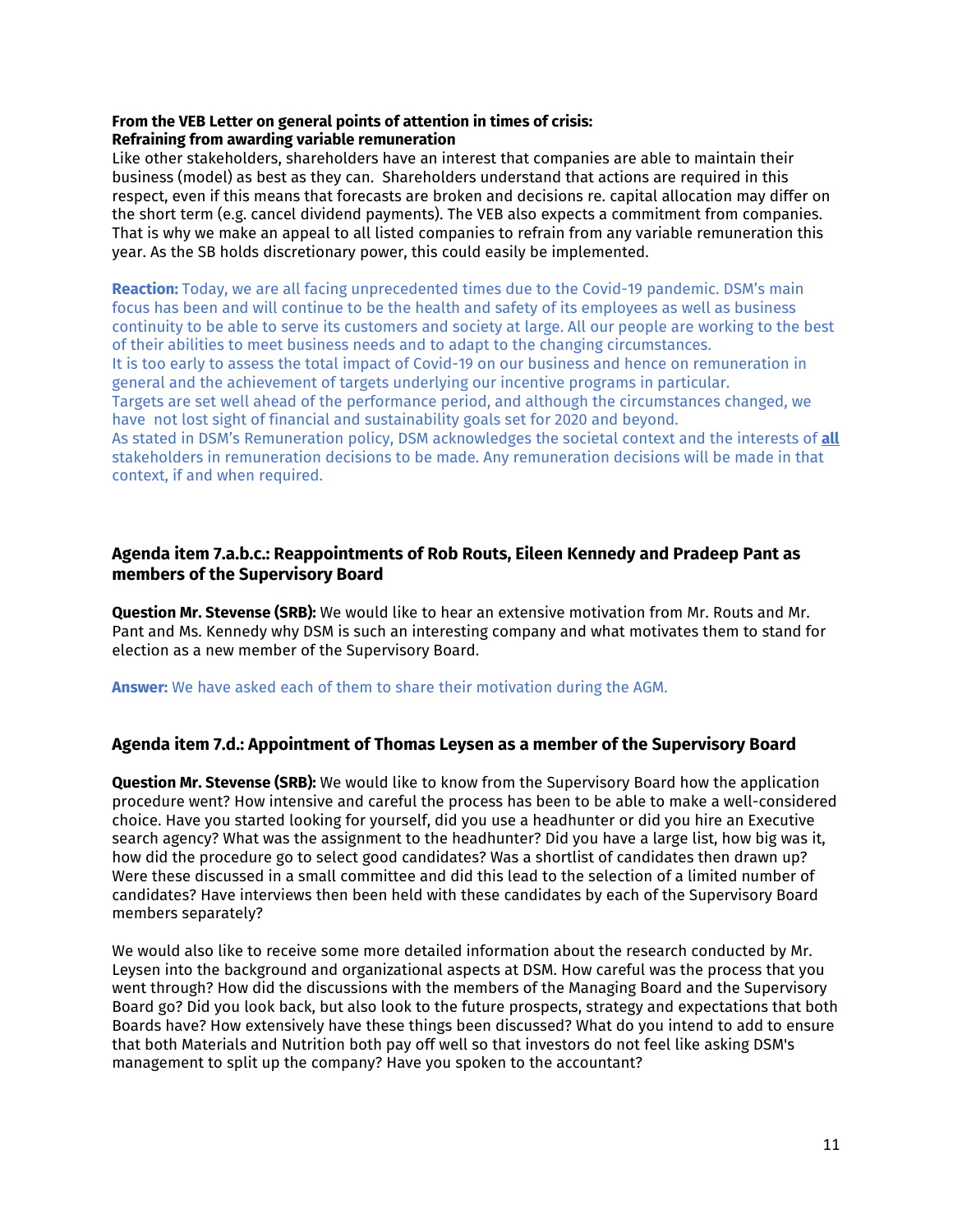What does Mr. Leysen do with his DSM shares, as it is customary in the Netherlands that Supervisory Board members do not hold shares in the company of which they are a Supervisory Board member?

**Answer:** Whenever the Supervisory Board nominates a new member for appointment, this is the end of a process that typically includes a review of the profile of the Supervisory Board in connection with the rotation schedule of the Board. Usually a search firm is involved and based on the profile indeed one goes from a long list to short list. Sometimes also candidates are brought forward through the own networks of the Supervisory Board members. The Nomination Committee is responsible for this preparatory process and typically also the Nomination Committee members will be the ones to interview potential candidates. Depending on the area of expertise also other Supervisory Board members can be involved in the interviews.

As to the questions to Thomas Leysen, we have asked him to answer these during the AGM while he briefly introduces himself to the shareholders.

As far as Thomas Leysen's share ownership is concerned, please note that while it might not be customary in the Netherlands for Supervisory Board members to own shares in the company of which they are a Board member, DSM actually welcomes this. We believe that this emphasizes their confidence in the strategy of the company. There is of course however no obligation whatsoever for Supervisory Board members to hold shares, this is their own private decision. We do not believe however that being a shareholder will impact the independence of a Supervisory Board member. Shares may only be held as a long-term investment (this rule is also incorporated in our Regulations and in the Dutch Corporate Governance Code) and shares are not part of the remuneration of the Supervisory Board, hence their remuneration is not linked to the performance of the company. Furthermore, the Supervisory Board is obviously bound by the DSM rules concerning insider trading.

## **Corporate governance**

**Question VEB:** CEO Feike Sijbesma handed over his responsibilities to Mrs. Matchett and Mr. de Vreeze as Co-CEO's in December 2019. SAP last month abandoned its dual-CEO structure, less than six months after it embraced this specific leadership model, as the company seeks to simplify its leadership structure amid the coronavirus pandemic.

Is the concept of a dual-CEO structure one that DSM supports in the long run?

**Answer:** With the announcement of the succession of Feike Sijbesma and the introduction of the Co-CEO model as per February 15, 2020, the DSM Supervisory Board explained its choice for this model. After careful consideration, the Board concluded that they had the very best candidates for Feike Sijbesma's succession in-house. The dual leadership structure is rooted in the long history of collaboration between and complementarity of Geraldine Matchett and Dimitri de Vreeze, and is expected to create a strong basis for continued profitable growth. The Supervisory Board has seen them working together and believes the Co-CEO structure will ensure the continued successful development of DSM, with profitable growth, delivering on its promise as an innovative science-based company with a positive impact on the world.

In its message to the market of December 2nd 2019, DSM emphasizes the relation between the dual CEO-structure and the reappointment of Mr. Routs for another two years. This implies differences in terms of transition in this case (with two insiders) compared with the nomination of one new CEO. Could you elaborate on these differences?